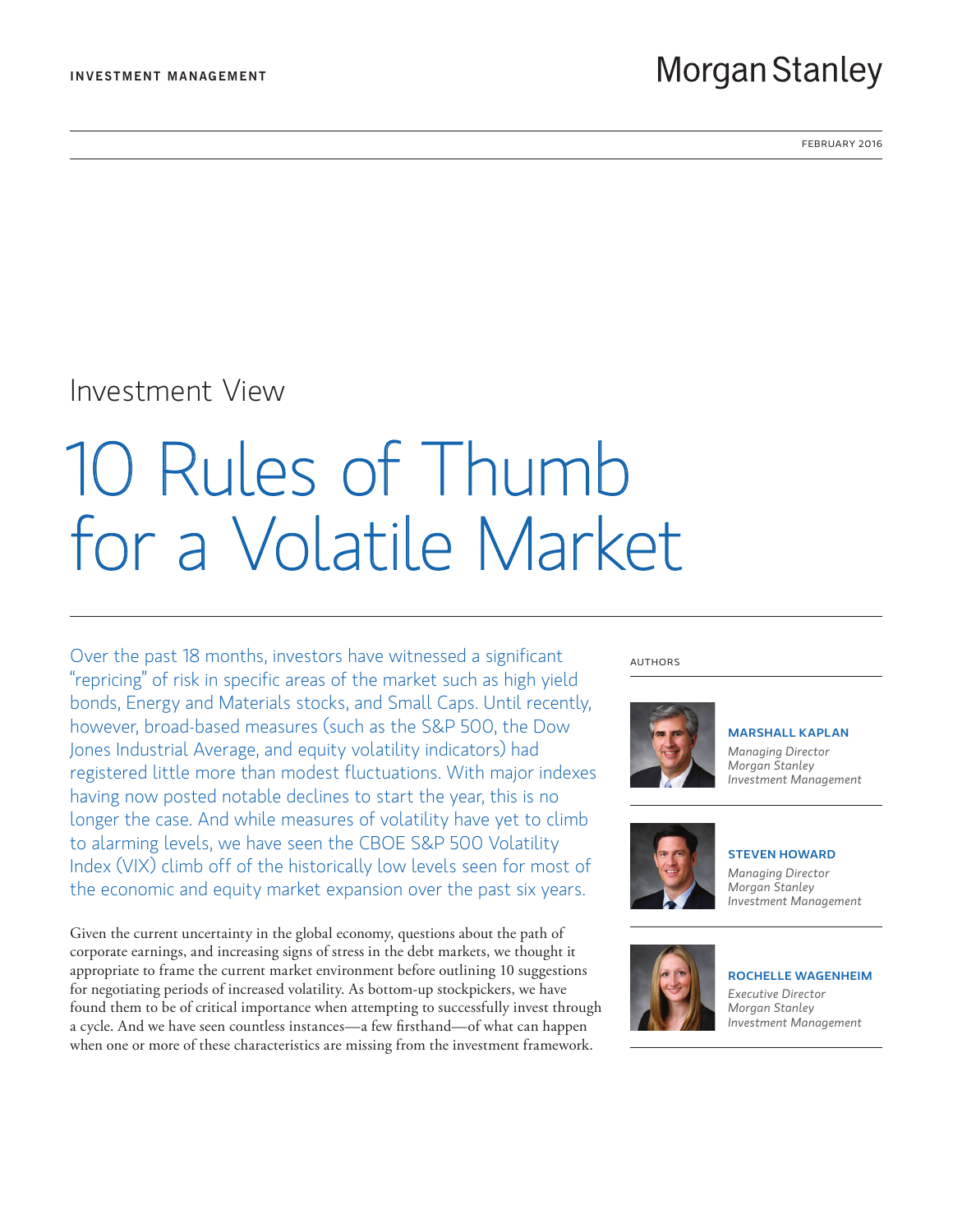



Source: Bloomberg.

This index performance is provided for illustrative purposes only and is not meant to depict the performance of a specific investment. Past performance is no guarantee of future results.

### Putting the recent volatility in context

Historically, equity markets have experienced meaningful pullbacks (7%-18%) with surprising regularity, as we witnessed in every year of the recovery except 2013. These are painful but by no means unprecedented parts of any market upcycle. Our work suggests that these become something more sinister when accompanied by recessionary conditions; they are what tend to end bull markets, in our view. As of February 16, 2016, the Russell 3000 is down 13% from its June 2015 high. More worryingly, though, the average stock in the index is down nearly 35% from its 52-week high, implying a fairly severe bear market for the average stock. This is what has made the pullback feel much worse than the indices would have us believe. As a result, the recent market action has led to more questions about where we are in the economic cycle (despite notable strength in employment and consumption). Our base case has been predicated upon a "lower for longer" mentality for economic growth, given the friction that deleveraging has placed on growth.

While no economic or market cycle mimics another exactly, there are typically a number of important preconditions needed to see the end of an expansion or a bull market. Currently, we see only a few warning signs out of more than a dozen reasonably reliable indicators. In our view, the top causes for concern include high yield bond spreads (~800 bps up from the low of ~330 in mid-2014), M&A volumes (at historic highs), and net debt to EBITDA at corporations (while not outright worrisome, they do show the impact of a full cycle of very attractive borrowing costs). Other factors that look more comforting include valuations, sentiment (investor and analysts), EPS growth (globally and in the U.S.), employment trends, capex growth (not at all frothy), and the yield curve.

#### **Potential Positives**

- Corporate earnings, ex-Energy, remain solid
- Corporations have taken structural costs out of the system, and many have an action plan in place to deal with a slowdown
- Employment is improving
- Central bankers remain ready to "do whatever it takes" to ensure growth<sup>1</sup>
- Flows away from cash and bonds continue to be a potential source of marginal demand for equities
- Economic data in the U.S. remain a relative bright spot when looked at from a global perspective
- Credit conditions remain quite conducive for growth, though concerns in the Energy sector have rippled through other areas of the high yield market
- Valuations remain reasonable
- Lower energy prices may help boost consumer discretionary spending in the U.S.

#### **Potential Negatives**

- Earnings growth has stagnated, with "beats" not driven by sales growth
- Margins have little room to expand, and recent wage inflation may begin to act as a headwind
- High yield bond spreads have expanded to worrisome levels
- The move toward a "normalization" of monetary policy has begun

**<sup>1</sup>** Jeff Black and Jana Randow, "Draghi Says ECB Will Do What's Needed to Preserve Euro: Economy," http://www.bloomberg.com.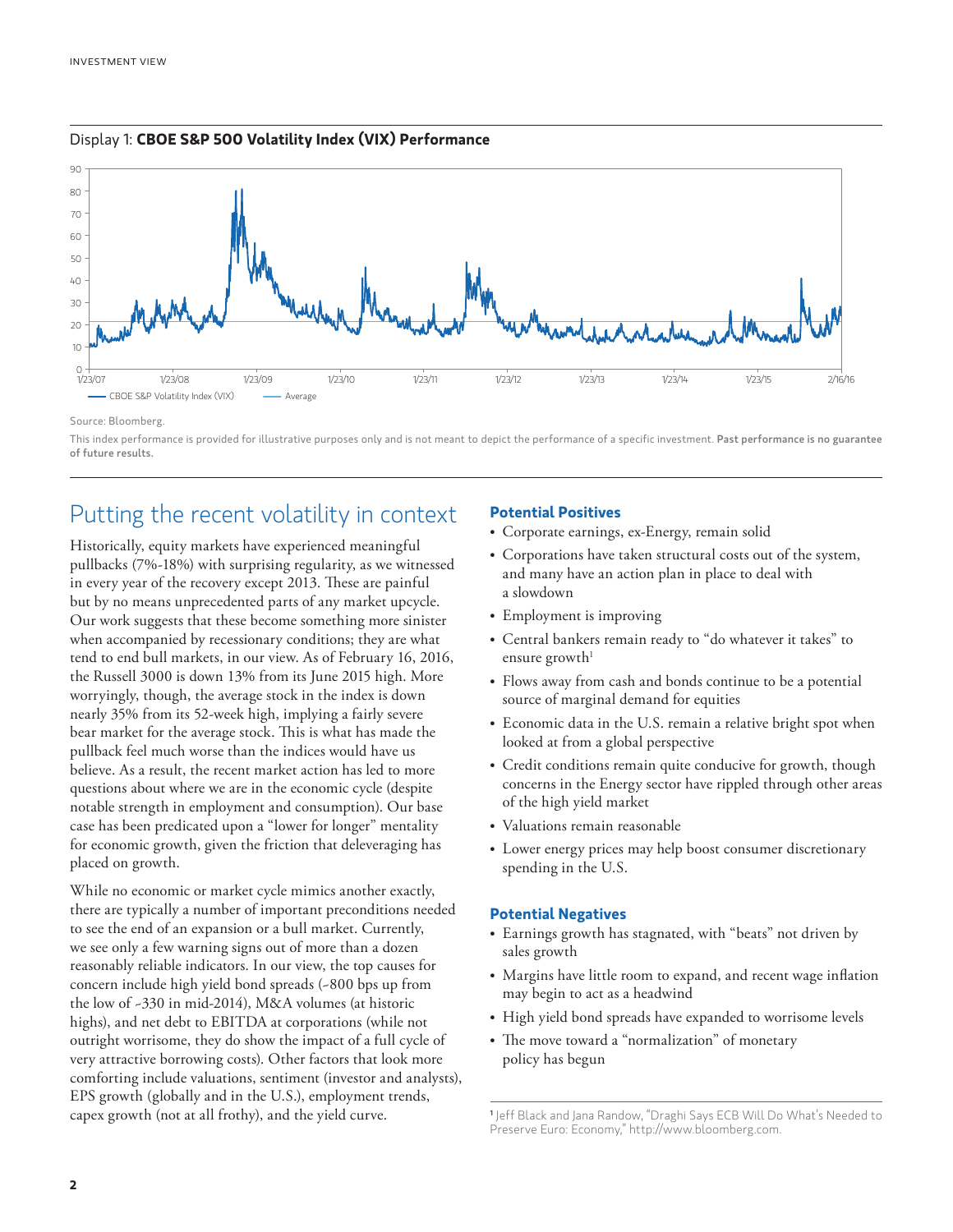- Economic growth globally remains sluggish despite unprecedented stimulus
- European recovery remains fragile
- Emerging market growth is slowing
- China's economy has endured numerous growing pains in recent years, and rising debt levels could limit a policy response to further growth
- Plenty of geopolitical issues
- Developed markets' fiscal deficits restrict flexibility and may reduce growth
- Approximately 30% of employment gains made since 2008 have come from "Energy" states<sup>2</sup>

## Opportunities Exist

Our base case continues to argue for a slow grind higher for corporate earnings and the broader economy. We believe it continues to be prudent to stick with companies that possess strong financial flexibility, those that can take market share from peers and can opportunistically flex their muscle with pricing, and companies that are critical to their customers. In addition to these structural winners, we continue to look for "self-help" stories. In sum, we do not believe that the current expansion is over, though at this point in the cycle we as investors remain extremely focused on factors that could tilt our generally constructive base case towards something more threatening.

## 10 Rules of Thumb For a Volatile Market

#### **Focus on Organic Growth Opportunities**

With economists calling for below-trend GDP growth (trend considered to be approximately 3% real growth) over the next year, we believe investors will place a premium on companies possessing the ability to increase their sales and earnings at rates in excess of the broader market through organic (nonacquisitive) growth. Companies in the early stage of a new product cycle or brand line extensions of popular products often offer superior opportunities for organic growth and economic resilience, in our opinion. In a suboptimal growth environment, we also recommend looking for companies that have the ability to capture an increasing share of their end markets.

#### **Identify Long-Term Growth Trends**

Shifting demographic patterns or new legislation can often lead to critical behavioral changes that influence the products and services consumers and corporations purchase. Often, these trends are less affected by economic conditions because

of necessity. In many cases, companies enjoying either critical mass or "first mover" status reap the benefits of these changes and develop strong customer loyalty, which, in turn, can lead to strong recurring revenues.

#### **Focus on Companies That Make Other Companies More Productive**

With productivity gains and resulting cost savings becoming more difficult to achieve given the age of the current expansion and macroeconomic headwinds, we believe that companies will focus on those products and services offering a "value proposition" or enhanced return on investment (ROI). We have seen examples of this in a host of different areas, ranging from companies that utilize software to help streamline their customers' operations to those new media companies that can help advertisers allocate spending more efficiently.

#### **Maintain an Emphasis on Companies Possessing Financial Flexibility**

During periods of heightened uncertainty, access to additional capital might become more difficult to obtain and viewed as a sign of weakness by the investment community. We believe companies that possess the financial strength to fund internal or external growth opportunities through strong and rising free cash flow (and low debt service costs) tend to exhibit lower volatility and more stable returns over time. Metrics that take on added importance in the late stages of a credit cycle include: interest coverage, working capital efficiency and sustainable free cash flow. We believe companies that possess low debt levels as a percentage of total capital will be rewarded by investors, particularly when access to financing is perceived to be limited.

#### **Make Sure "Perception" Can't Become Reality – Avoid Companies That Need to Roll Debt or Access the Capital Markets During Adverse Conditions**

Recent market events show that companies with high leverage and/or operating in beleaguered industries needing to raise capital or roll maturing debt can suffer severe consequences in the current environment. What would normally be a regular occurrence can quickly become a source of worry, given the heightened risk aversion in certain segments of the market. Furthermore, share price weakness can raise questions about the perceived (or real) ability for a company to raise capital for growth plans and put a company into financial distress, provided they don't have the ability to shift to internal funding.

#### **Pay Attention to the Quality of Earnings**

Over time, we believe the market's performance has generally been driven by the path of corporate earnings, so having conviction in the quality of a company's earnings is critical. As market cycles progress, we have found that corporate earnings <sup>2</sup> Source: Bureau of Labor Statistics and Fundamental Equity Advisors. **tend to settle into a pattern of modest earnings "beats." At the**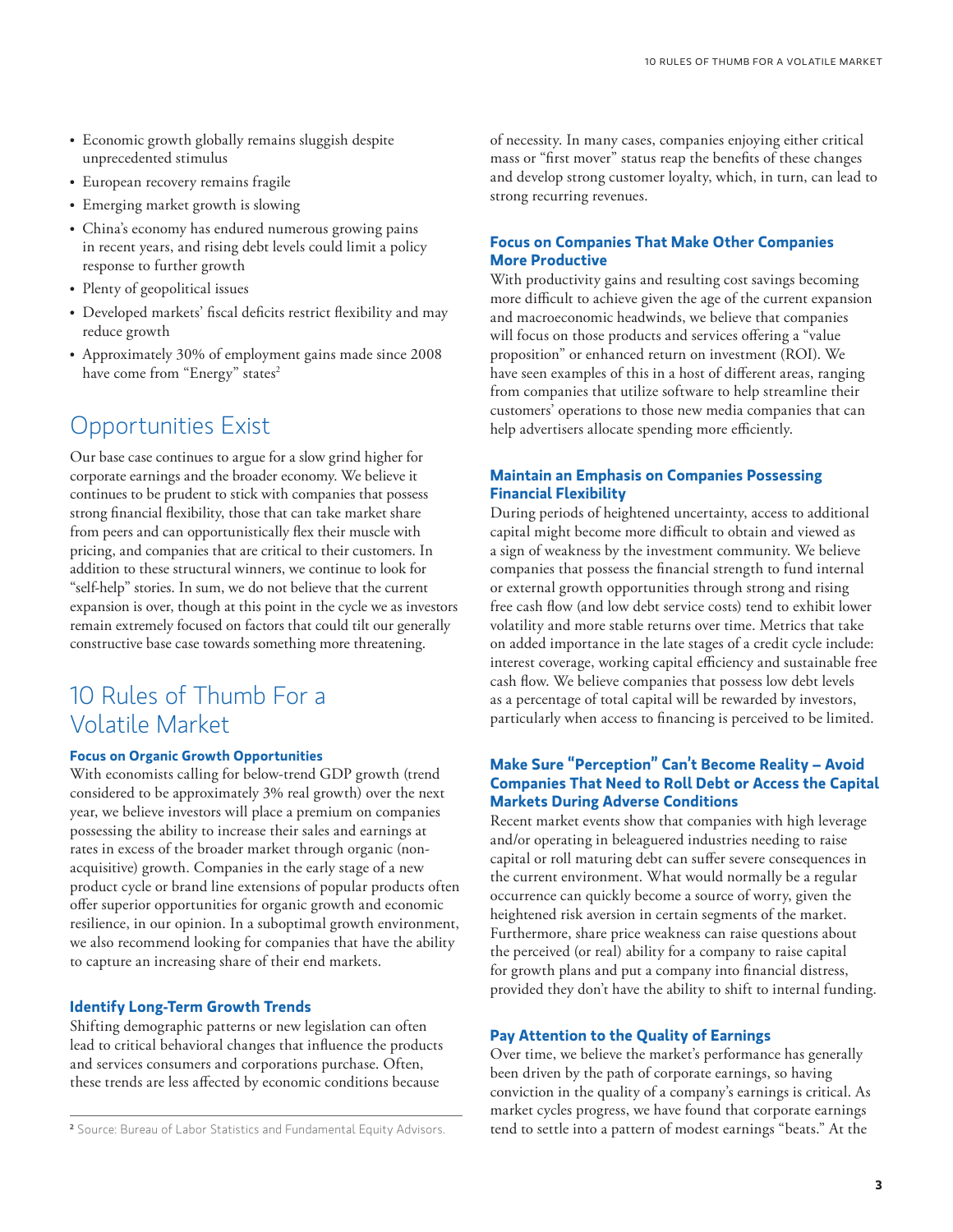end of a cycle, however, we have found that investors tend to get complacent. Underlying earnings quality begins to deteriorate, as corporations stretch to meet earnings expectations. For a time, a corporation may be able to mask an underlying deterioration in fundamentals through financial engineering and by pointing investors toward "Adjusted Earnings" and away from GAAP earnings. The use of Adjusted Earnings has increased considerably in recent years; in its purest form, this non-GAAP measure is designed to provide clarity to investors, removing one-time items, non-cash items, and other non-core distortions. However, the definition of "Adjusted Earnings" is quite malleable and at the discretion of management; this allows the potential for exploitation, in our view. To us, a good measure of a corporation's quality of earnings is how closely its free cash flow (net income + depreciation & amortization +/- changes in working capital – capital expenditures) matches its net income.

#### **Focus on/Scrutinize Free Cash Flow**

We believe free cash flow is the clearest measure of a company's financial flexibility. Companies generating excess free cash flow may choose to reward shareholders through the payment of a dividend or a share repurchase program. Other corporations may choose to direct cash flow toward strategic acquisitions or internal growth opportunities. Investors should closely monitor corporations where significant changes in depreciation schedules can have a meaningful impact on near-term earnings. Additionally, a large increase in receivables or inventories can be an indication of potential trouble ahead.

#### **Avoid Value Traps**

In our view, investors should focus on forward earnings projections because many economically sensitive companies, particularly at or near cyclical peaks, tend to appear attractively valued based on trailing earnings. Beyond the normal economic cycle, we have seen numerous instances where a particular industry has undergone significant but often temporary changes that can have a meaningful impact on profitability (both negative and positive). These changes often prove transitory and can have a meaningful impact on what earnings multiple an investor is willing to ascribe to that company or industry. More myopically, a focus on consensus earnings estimate revisions can provide investors with some insight into near-term operating momentum. Often, particularly during a period of slowing economic growth, the first earnings shortfall may act as a harbinger of future earnings disappointments.

#### **Merger & Acquisition (M&A) Selection Criteria Shouldn't Be Dismissed**

Over shorter periods, the share price of a company can be driven by a host of nonfundamental factors, such as sentiment, technical factors, fund flows, and nonrecurring fundamental factors. Over the longer term, however, we believe there are several durable drivers of value for a company, many of which are sought out by financial and strategic buyers (leveraged buyouts and M&A). These include strong free cash flow, low leverage and ample opportunity for margin expansion. Screening for companies that have minimal leverage and free cash flow yields well in excess of prevailing borrowing costs can be a good starting place for evaluating potential investment ideas.

#### **Focus on the Long Term and Keep Emotions in Check**

Successfully negotiating difficult market environments requires a willingness to act quickly on investor misperceptions that frequently occur due to "panic selling" or "group-think." Emotionally charged markets are often driven by fear rather than the careful analysis of fundamentals. In our view, a disciplined investment process, emphasizing strong or rising free cash flow, profit margin expansion, attractive valuation, positive changing internal dynamics, incremental market share opportunities, and strong management teams, can help maintain clarity in volatile markets.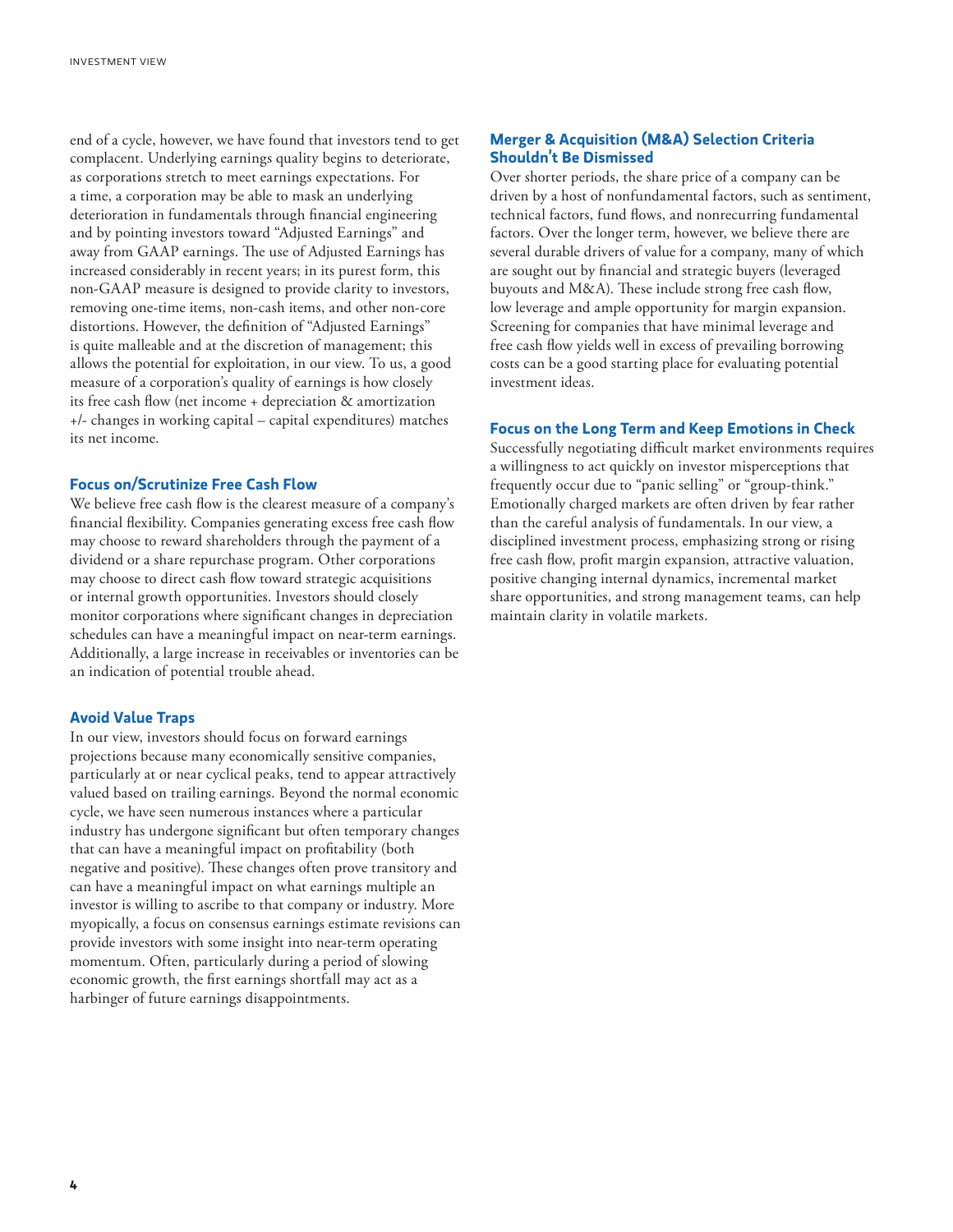The views and opinions are those of the author as of the date of publication and are subject to change at any time due to market or economic conditions and may not necessarily come to pass. Furthermore, the views will not be updated or otherwise revised to reflect information that subsequently becomes available or circumstances existing, or changes occurring, after the date of publication. The views expressed do not reflect the opinions of all portfolio managers at Morgan Stanley Investment Management (MSIM) or the views of the firm as a whole, and may not be reflected in all the strategies and products that the Firm offers.

Forecasts and/or estimates provided herein are subject to change and may not actually come to pass. Information regarding expected market returns and market outlooks is based on the research, analysis and opinions of the authors. These conclusions are speculative in nature, may not come to pass and are not intended to predict the future performance of any specific Morgan Stanley Investment Management product.

Certain information herein is based on data obtained from third party sources believed to be reliable. However, we have not verified this information, and we make no representations whatsoever as to its accuracy or completeness.

All information provided has been prepared solely for information purposes and does not constitute an offer or a recommendation to buy or sell any particular security or to adopt any specific investment strategy. The information herein has not been based on a consideration of any individual investor circumstances and is not investment advice, nor should it be construed in any way as tax, accounting, legal or regulatory advice. To that end, investors should seek independent legal and financial advice, including advice as to tax consequences, before making any investment decision.

Investing involves risks including the possible loss of principal.

#### Risk Considerations

There is no assurance that a Portfolio will achieve its investment objective. Portfolios are subject to market risk, which is the possibility that the market values of securities owned by the Portfolio will decline. Accordingly, you can lose money investing in this Portfolio. Please be aware that this Portfolio may be subject to certain additional risks. In general, equity securities' values also fluctuate in response to activities specific to a company. Investments in foreign markets entail special risks such as currency, political, economic, and market risks. American Depositary Receipts (ADRs) represent an ownership interest in securities of foreign companies and involve many of the same risks as those associated with direct investment in foreign securities, including currency, political, economic and market risks. Exchange traded funds (ETFs) shares have many of the same risks as direct investments in common stocks or bonds and their market value will fluctuate as the value of the underlying index does. By investing in exchange traded funds (ETFs), the portfolio absorbs both its own expenses and those of the ETFs it invests in. Supply and demand for ETFs may not be correlated to that of the underlying securities. The strategy may, from time to time, emphasize certain market sectors. To the extent the strategy does so, it is more susceptible to economic, political, regulatory and other occurrences influencing those sectors. Stocks of small- and medium-capitalization companies entail special risks, such as limited product lines, markets and financial resources, and greater market volatility than securities of larger, more established companies. Besides the general risk of holding securities that may decline in value, closed-end funds may have additional risks related to declining market prices relative to net asset values (NAVs), active manager underperformance, and potential leverage. Some funds also invest in foreign securities, which may involve currency risk. Individual Master Limited Partnerships (MLPs) are publically traded partnerships that have unique risks related to their structure. These include, but are not limited to, their reliance on the capital markets to fund growth, adverse ruling on the current tax treatment of distributions (typically mostly tax deferred), and commodity volume risk. The potential tax benefits from investing in MLPs depend on their being treated as partnerships for federal income tax purposes and, if the MLP is deemed to be a corporation, then its income would be subject to federal taxation at the entity level, reducing the amount of cash available for distribution to the fund which could result in a reduction of the fund's value. MLPs carry interest rate risk and may underperform in a rising interest rate environment.

#### Charts and graphs provided herein are for illustrative purposes only. Past performance is no guarantee of future results.

The indexes are unmanaged and do not include any expenses, fees or sales charges. It is not possible to invest directly in an index. Any index referred to herein is the intellectual property (including registered trademarks) of the applicable licensor. Any product based on an index is in no way sponsored, endorsed, sold or promoted by the applicable licensor and it shall not have any liability with respect thereto.

CBOE S&P 500 Volatility Index (VIX) is a contrarian sentiment indicator that helps to determine when there is too much optimism or fear in the market. When sentiment reaches one extreme or the other, the market typically reverses course.

This communication is not a product of Morgan Stanley's Research Department and should not be regarded as a research recommendation. The information contained herein has not been prepared in accordance with legal requirements designed to promote the independence of investment research and is not subject to any prohibition on dealing ahead of the dissemination of investment research.

A separately managed account may not be suitable for all investors. Separate accounts managed according to the Strategy include a number of securities and will not necessarily track the performance of any index. Please consider the investment objectives, risks and fees of the Strategy carefully before investing. A minimum asset level is required. For important information about the investment manager, please refer to Form ADV Part 2.

Morgan Stanley Investment Management is the asset management division of Morgan Stanley.

All information contained herein is proprietary and is protected under copyright law.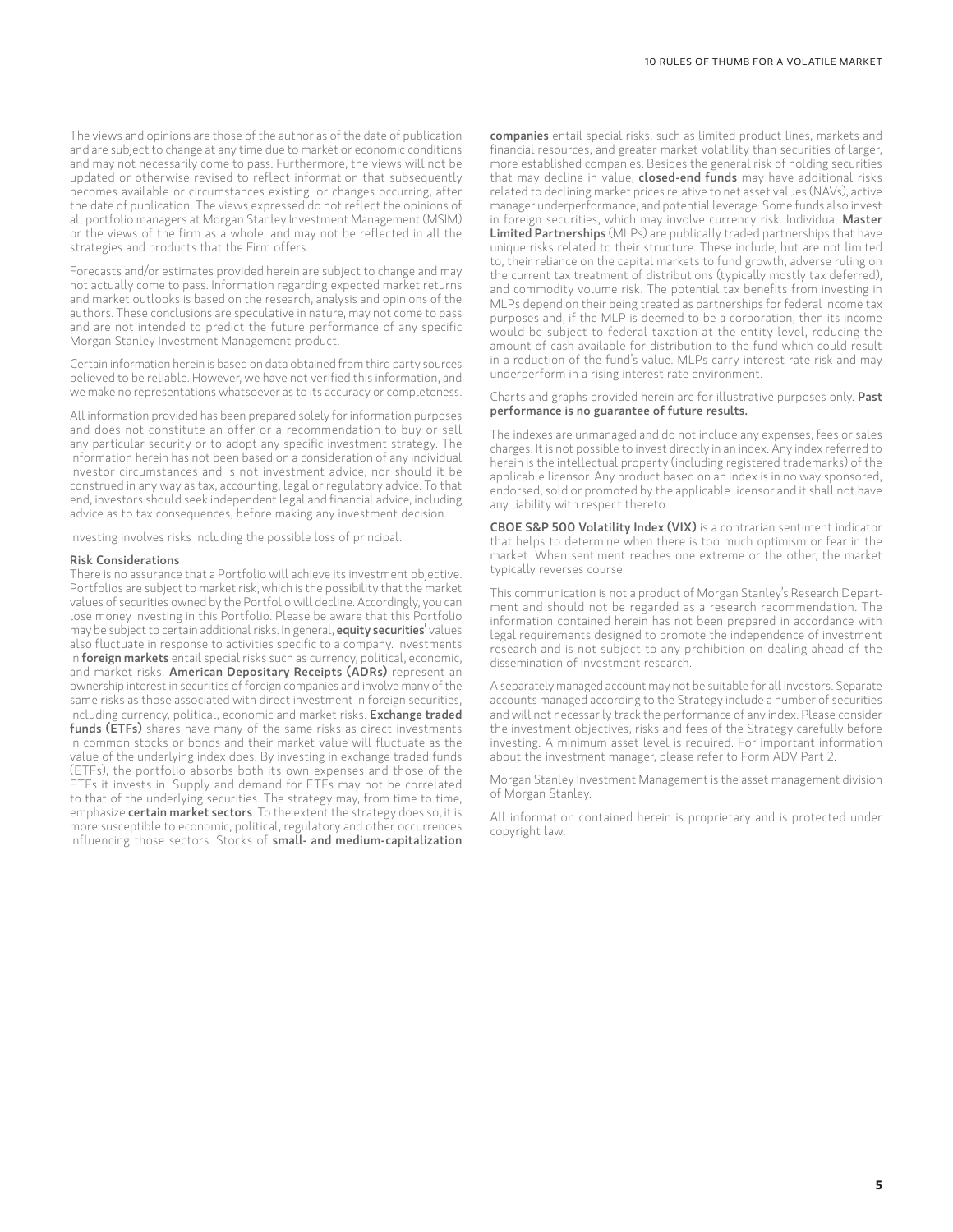INVESTMENT VIEW